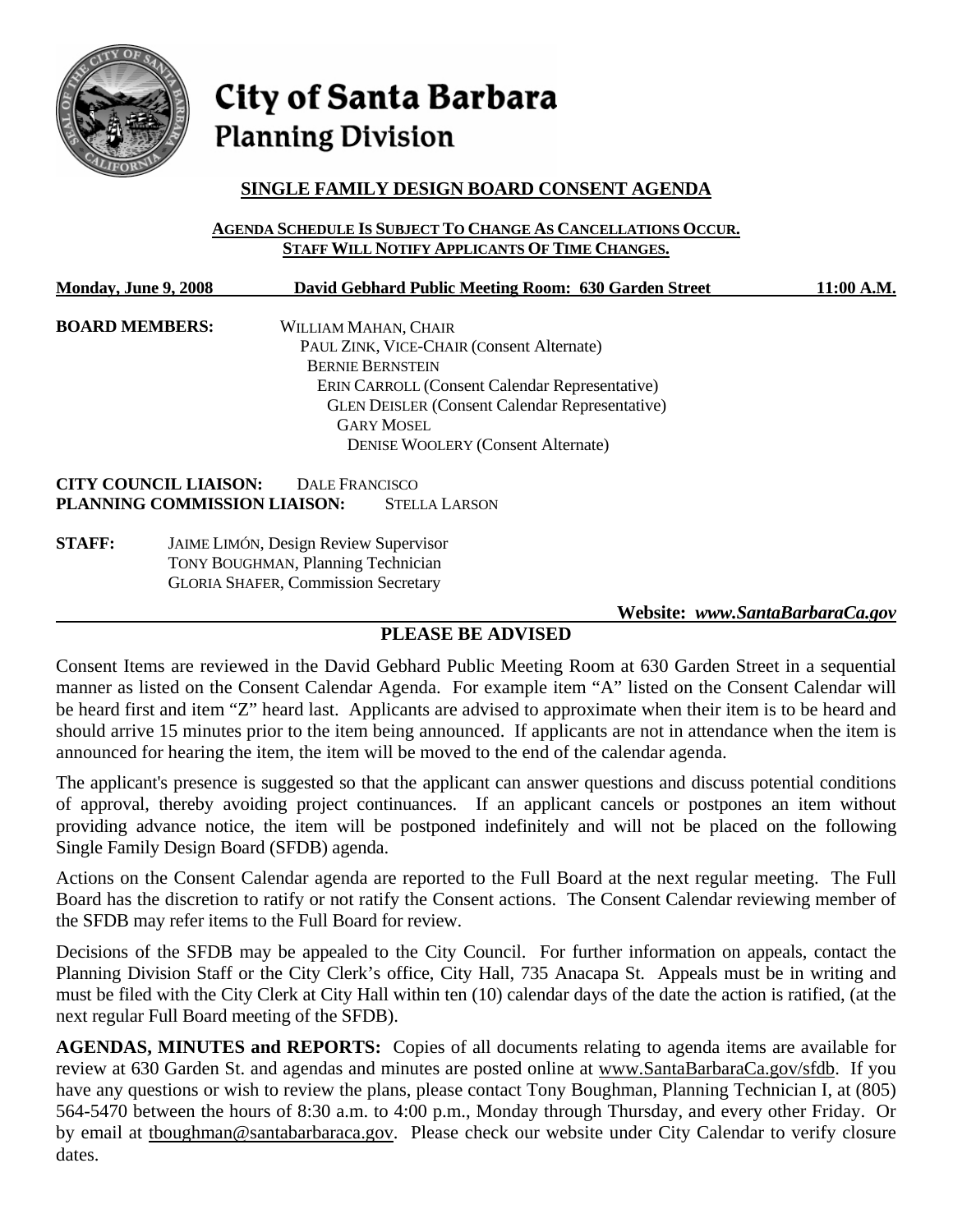**AMERICANS WITH DISABILITIES ACT:** In compliance with the Americans with Disabilities Act, if you need special assistance to gain access to, comment at, or participate in this meeting, please contact the Planning Division at 805-564-5470. If possible, notification at least 48 hours prior to the meeting will enable the City to make reasonable arrangements in most cases.

**POSTING:** That on Thursday, June 05, 2008 at 4:00 p.m., this Agenda was duly posted on the indoor and outdoor bulletin boards at the Community Development Department, 630 Garden Street, and online at [www.SantaBarbaraCa.gov/sfdb](http://www.santabarbaraca.gov/sfdb).

## **NEW ITEM**

#### A. 1801 LAS TUNAS RD **A-1 Zone**

Assessor's Parcel Number: 019-101-016 Application Number: MST2008-00232 Owner: Robert D. and Susan B. Hughes Trustees Applicant: Dave Tilsner (Proposal to install a 38' 6" tall flag pole for three flags in the front yard of a single-family residence on a 25,441 square foot lot in the Hillside Design District.)

### **(Action may be taken if sufficient information is provided.)**

## **FINAL REVIEW**

### **B.** 182 LA VISTA GRANDE **E-1** Zone

| Assessor's Parcel Number:  | 015-130-001      |
|----------------------------|------------------|
| <b>Application Number:</b> | MST2008-00037    |
| Owner:                     | David C. Nordahl |
| Applicant:                 | Larry Clark      |

(Proposal to replace a 5' 10" retaining wall at the front of a one-acre parcel in the Hillside Design District developed with a 2,623 square foot single-family residence. Staff Hearing Officer approval of a zoning modification for an overheight wall within 10' of the front property line is requested.)

### **(Project requires compliance with Staff Hearing Officer Resolution No. 037-08.)**

### **FINAL REVIEW**

### **C.** 911 ALSTON RD **A-2 Zone**

Assessor's Parcel Number: 015-174-011 Application Number: MST2008-00030 Owner: Michael and Patricia Ainsa Designer: Sterling and Associates

(Proposal for 671 square feet of first-story additions, a 189 square foot covered patio, and a 163 square foot patio with trellis. The existing 2,469 square foot two-story single-family residence including 532 square foot attached two-car garage is located on a 14,156 square foot lot in the Hillside Design District. The proposed total of 3,140 square feet is 74% of the required maximum FAR.)